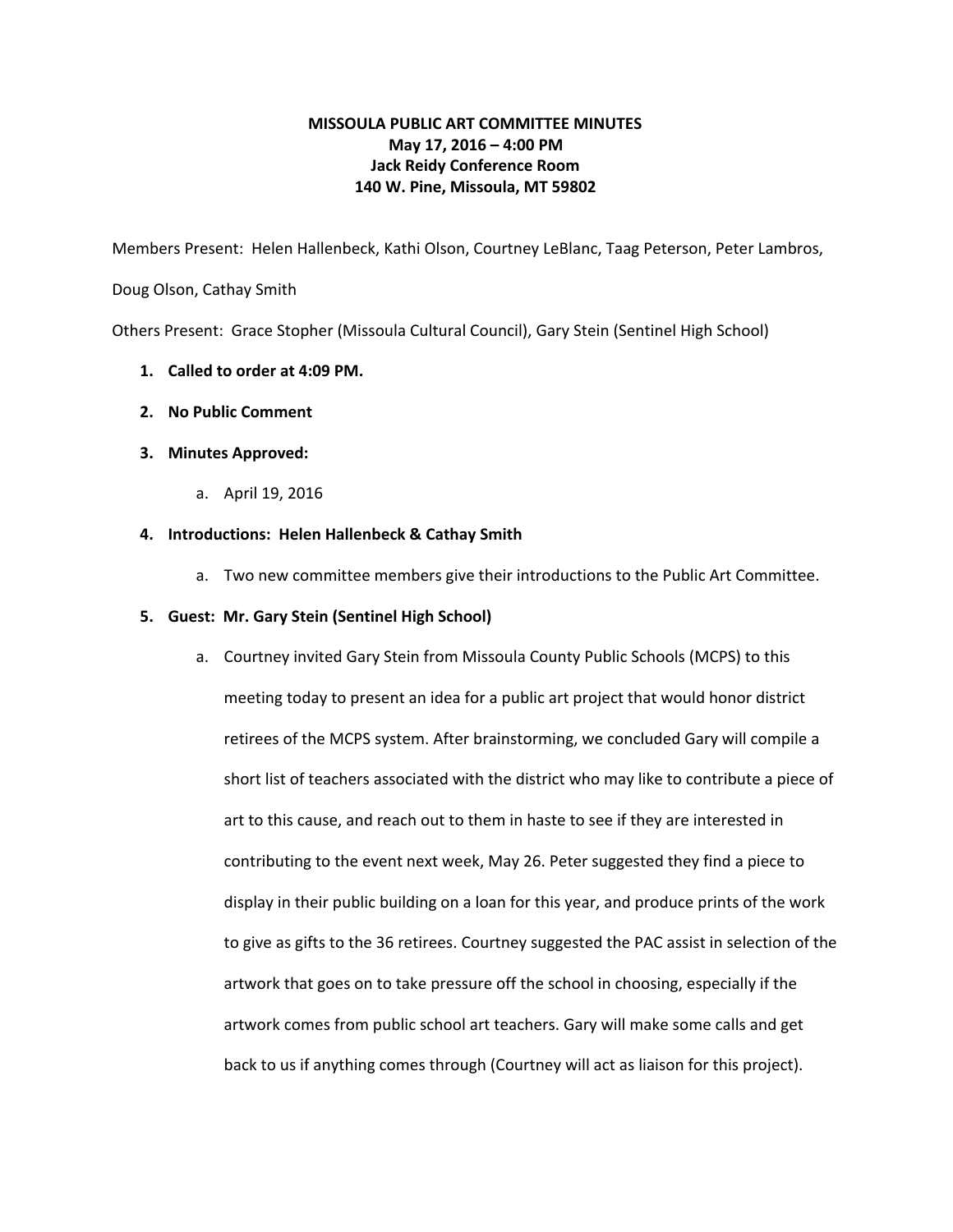b. Gary is hoping to establish a partnership with Public Art Committee for potential project for 2017's district retiree function. Gary would like to come to a PAC meeting this fall with a more formal pitch for 2017's project. The MPAC batted around some ideas with Gary to think about for next year.

# **6. Public Broadcasting Committee Update Courtney**

a. Kathi and Courtney went on MCAT to discuss the Traffic Signal Box project for 2016. They may go on again to talk with Joel about the upcoming deadline for TSB on June 3rd. MCAT is interested in doing a documentary about the Traffic Signal Box project this summer, potentially beginning filming in June. It could cover the whole process of selecting TSB's, artists painting on the TSB's, and touring the TSB's in Missoula. Courtney is working on the permissions contract for the MPAC and will keep us posted.

### **7. Saturday Market Update Courtney**

a. Courtney was trying to get approved for a table outside the Saturday Market this summer to hand out the Public Art Guide, gather donations for public art, and provide information about public art. She will keep us posted.

#### **8. Traffic Signal Box Update Kathi**

a. Submissions have been coming in on Submittable -- they are due June 3rd. Interviews will take place two weeks after on June 16th.

# **9. Public Art Guide Update Kathi**

a. Kathi will email the distribution list to Grace and she will give to everyone on the committee. Please let Grace know if there are any other places to distribute. There will be 10,000 printed. We are good on advertising. It will be printed at the end of May.